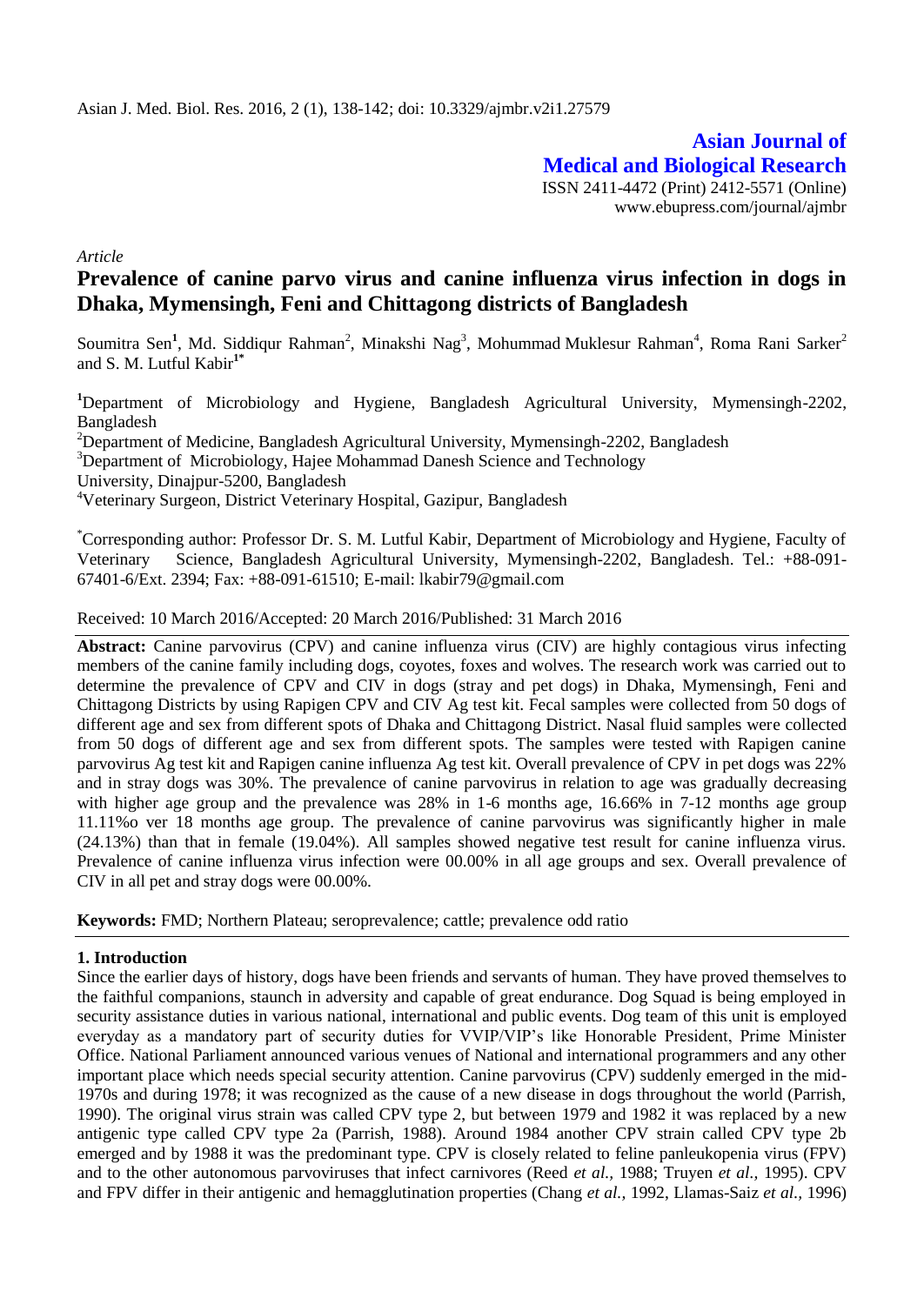as well as in their host range (Parrish, 1990; Steinel *et al.,* 2001). The Canine Influenza Virus subtype H3N8 was first identified in January, 2004 during an outbreak of respiratory infection amongst Florida racing greyhounds. This virus is Influenza A virus and is closely related to the equine influenza virus. In fact, canine influenza is now considered to have originated when the equine influenza virus "jumped" species during the 1990's. In mammals, influenza viruses are usually transmitted in aerosols created by coughing and sneezing, and by contact with nasal discharges, either directly or on fomites. Close contact and closed environments favor transmission. The most well characterized subtype in the United States, H3N8, can cause two clinical syndromes. Majority of dogs develop in the milder syndrome, involving a cough that persists for 10 to 21 days despite therapy with antibiotics and cough suppressants. This syndrome can also include purulent nasal discharge and a low-grade fever. The more severe disease involves pneumonia, including a high fever (104º to 106º F) and increased respiratory rate and effort. Thoracic radiographs may show consolidation of lung lobes. Considering the above facts in the field of viral diseases diagnosis particularly for CPV and CIV in the street and pet dogs of Dhaka and Chittagong Division, present research work was undertaken to determine the prevalence and risk factor of canine parvovirus and canine Influenza virus (CIV) virus infection in stray and pet dogs of Dhaka, Myensingh, Feni and Chittagong districts. .

#### **2. Materials and Methods**

#### **2.1. Study area**

The sample collection of both Canine Parvovirus (CPV) and Canine Influenza Virus (CIV) was conducted at the S.A Quaderi Teaching Veterinary Hospital of Chittagong Veterinary and Animal Science University, Feni Girls Cadet College campus, Central Veterinary Hospital, Dhaka and Bangladesh Agricultural University (BAU) Campus during the period from January to June, 2014. The research work was conducted in the laboratory of the Department of Microbiology and Hygiene, Bangladesh Agricultural University, Mymensingh.

#### **2.2. Brief description of the experimental design**

A total of 50 rectal swab samples for CPV and nasal swab samples for CIV were collected randomly from stray and pet dogs. Rectal swab were collected before the dogs were euthanatized by the municipal authority and by taking permission of the owner. The stray dogs and the pet dogs studied were in different ages and mixed sexes and with no history of vaccination against canine parvovirus infection and canine influenza virus infection. The clinical signs specially the presence of diarrhea, coughing  $(10 - 21)$  days), purulent nasal discharge and other signs (if any) as well as age, sex were recorded carefully.

#### **2.3. Collection and processing of sample**

For all the assays, equal amount of fecal samples were collected from 50 dogs from different spot of Dhaka and Chittagong Division.

The majority of the rectal swab were collected from the age group of 1-6 months (25 out of 50), from 7-12 moths (12 dogs out of 50), from 13 to from over 18 months (13 dogs out of 50) and male (29 out of 50 dogs ), female dogs (21out of 50) and The majority of the nasal fluid swab were collected from the age group of 1-6 months (22 out of 50), from 7-12 moths (13 dogs out of 50), from 13-18 months (11 dogs out of 50), from over 18 months (4 dogs out of 50) and male (27 out of 50 dogs) female dogs (23 out of 50) with no previous treatment and vaccination record.

A total of 50 dogs of different age, sex and location were evaluated and majority of fecal samples were collected from puppies under 6 months of age ( 25 out of 50), from stray dog (10 out of 50), from pet dog (40 out of 50) and a total of 50 dogs of different age, sex and location were evaluated and majority of the fecal samples were collected from puppies under 6 months of age ( 22 out of 50), from stray dog (10 out of 50), from pet dog (40 out of 50).

## **2.4. Interpretation of the test of result for CPV and CIV**

Results of the test were interpreted within 10 minutes by visual observation of single band for negative control, double band (one control and other treatment) for positive test. A color band will appear in the left section of the result window to show that the test is working properly which is known as the control band (C). The right section of the result window indicates the test results. If another color band appears in the right section of the result window, this band is the test band (T). The presence of only one band within the result window indicates a negative result. The presence of two color bands (T and C) within the result window, no matter which band appears first, indicates a positive result. If the purple color band is not visible within the result window after performing the test, the result is considered invalid.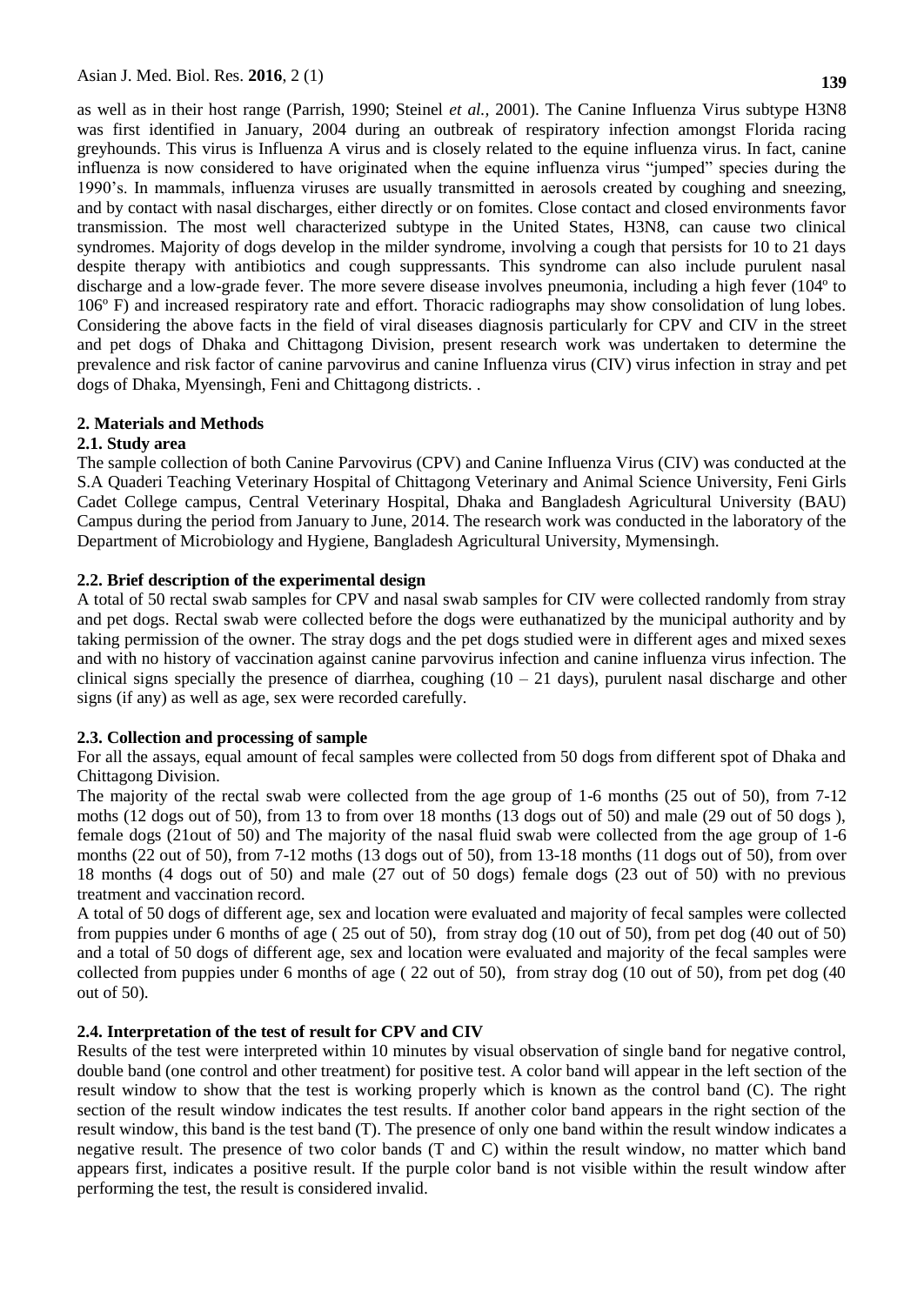## **3. Results**

The samples were tested with RapiGen canine parvovirus Ag kit test (CPV) and the test results have shown in Tables 1, 2, 3 and 4. In addition, the samples were tested with Rapigen canine influenza Ag kit test (CIV) and the test results have shown in Tables 5, 6 and 7. This study revealed that the overall prevalence of canine parvovirus and canine influenza virus in stray and pet dogs of Dhaka and Chittagong division as 11% and 0%. In which Dhaka Division as 25% (7 out of 28) is CPV and 00.00% (0 out of 22) was CIV, In Chittagong Division as 18.18%(4 out of 22) was CPV and 00.00% (0 out of 22) was CIV . The Prevalence of canine parvovirus infection by RapiGEN canine parvovirus Ag kit test was 33.33%(6 out of 18), 22.22% ( 2 out of 9),14.28% (1 out 7) and 25.00% ( 1 out of 4) in dogs having diarrhea and of 1-6 months, 7-12 months , 13- 18months and over 18 months age group and The Prevalence of canine influenza virus infection by Rapigen canine influenza virus Ag kit test was 00.00% (0 out of 22), 00.00% ( 0 out of 13),00.00% (0 out 11) and 00.00% ( 0 out of 4) in dogs having cough and of 1-6 months, 7-12 months , 13-18months and over 18 months age group. According to the sex the prevalence of CPV in Dhaka and Chittagong Division was 24.13% (7 out of 29) in male and 19.4% (4 out of 21) in female dogs, the prevalence of CPV in Dhaka and Chittagong Division was 00.00% (0 out of 27) in male and 00.00% (0 out of 23) in female dogs. Age wise the prevalence was relatively higher in 1-6 months (28.00%) than that of 7-12 months age group (16.16%) 13-18 months age group  $(11.11\%)$  and  $>18$  months age group  $(25.00\%)$  for CPV and in 1-6 months  $(00.00\%)$ , 7-12 months age group  $(00.00\%)$ , 13-18 months age group  $(00.00\%)$  and  $>18$  months age group  $(00.00\%)$ .

| Age of the dog | Number I of<br>Sample tested | Number of<br>positive reactors | Number of<br>negative reactors | Percentage of<br><b>Positive</b><br>reactors | Percentage<br>of negative<br>reactors | Chi-<br>test |
|----------------|------------------------------|--------------------------------|--------------------------------|----------------------------------------------|---------------------------------------|--------------|
| 1-6 months     | 25                           |                                | 18                             | 28.0%                                        | 72.0%                                 | 1.054        |
| $7-12$ months  |                              |                                | 10                             | 16.66%                                       | 83.33%                                |              |
| $13 - 18 <$    |                              |                                |                                | 18.18%                                       | 84.61%                                |              |

**Table 1. Age related prevalence of Canine parvovirus.**

P value non-significant (p>0.05)

| of<br>Age<br>Dog | <b>Presence</b><br>of<br><b>Diarrhea</b> | <b>Number</b><br>of<br><b>Sample</b><br>tested | <b>Number</b><br>of<br>positive<br>reactors | Total no.<br>of diarrheic<br>dogs | of<br>Percentage<br><b>Positive</b><br>presence<br>reactors of CPV | Chi square<br>test |
|------------------|------------------------------------------|------------------------------------------------|---------------------------------------------|-----------------------------------|--------------------------------------------------------------------|--------------------|
| 1-6 months       | Yes                                      | 18                                             | 6                                           |                                   | 33.33%                                                             | 0.06               |
|                  | No                                       | $\mathcal{I}$                                  |                                             |                                   | 14.28%                                                             |                    |
| $7-12$ months    | Yes                                      | 9                                              | 2                                           |                                   | 22.22%                                                             | 0.0176             |
|                  | No                                       | 3                                              | 0                                           |                                   | 00.00%                                                             |                    |
| $13 - 18$        | Yes                                      | 11                                             | 2                                           | 38                                | 18.18%                                                             | 0.2718             |
| months <         | No                                       | 2                                              | 0                                           |                                   | 00.00%                                                             |                    |
| Total            |                                          |                                                |                                             |                                   |                                                                    | 2.11               |

|  |  |  | Table 2. Prevalence of canine parvovirus according to age and presence and /or absence of diarrhea. |  |  |
|--|--|--|-----------------------------------------------------------------------------------------------------|--|--|
|  |  |  |                                                                                                     |  |  |

#### **Table 3. Health status related prevalence of CPV in Dogs.**

| <b>Health status of dogs</b> | No. of dogs Affected. | Prevalence $(\% )$ |  |
|------------------------------|-----------------------|--------------------|--|
| Poor health                  |                       | 23.68 %            |  |
| $n = 38$                     |                       |                    |  |
| Normal health                |                       | 16.66%             |  |
| $n=12$                       |                       |                    |  |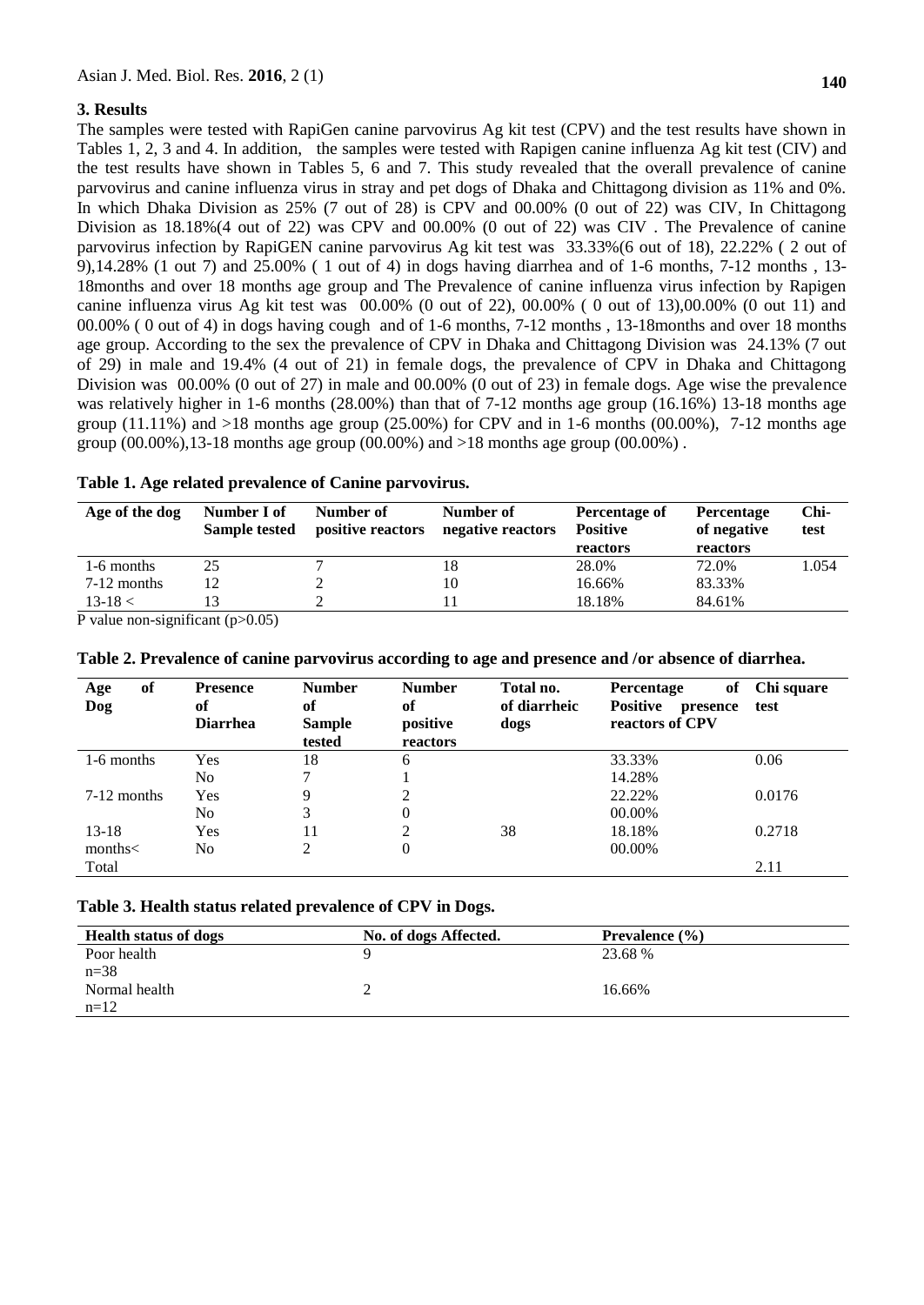#### **Table 4. Area wise prevalence of Canine parvovirus.**

| Area of collection                 | Number of<br><b>Sample</b><br>tested | Number o<br>positive<br>reactors | Percentage of<br><b>Positive reactors</b> | Chi-<br>test | Dh+Ch Chi-Test |
|------------------------------------|--------------------------------------|----------------------------------|-------------------------------------------|--------------|----------------|
| <b>Dhaka Division</b>              |                                      |                                  |                                           | 0.01012      |                |
| Veterinary<br>Hospital,<br>Central | -21                                  | 6                                | 28.57%                                    |              |                |
| Dhaka                              |                                      |                                  |                                           |              | 0.6988         |
| BAU, Mymensingh                    |                                      |                                  | 14.28%                                    |              |                |
| <b>Chittagong Division</b>         |                                      |                                  |                                           | 0.1378       |                |
| S.A .Quaderi Teaching Veterinary   | 18                                   |                                  | 16.66%                                    |              |                |
| Hospital CVASU                     |                                      |                                  |                                           |              |                |
| Feni Girls Cadet College Campus    | 4                                    |                                  | 25.00%                                    |              |                |
| P value Non significant $(p>0.05)$ |                                      |                                  |                                           |              |                |

|  |  |  |  |  |  |  | Table 5. Age related prevalence of Canine influenza virus. |  |  |  |  |  |
|--|--|--|--|--|--|--|------------------------------------------------------------|--|--|--|--|--|
|--|--|--|--|--|--|--|------------------------------------------------------------|--|--|--|--|--|

| Age of the dog      | Number I<br>of<br><b>Sample</b><br>tested | <b>Number</b><br>of<br>positive<br>reactors | <b>Number</b><br>of<br>negative<br>reactors | Percentage<br>of Positive<br>reactors | Percentage of<br>negative<br>reactors |
|---------------------|-------------------------------------------|---------------------------------------------|---------------------------------------------|---------------------------------------|---------------------------------------|
| 1-6 months          | 22                                        |                                             | 22                                          | $0.00\%$                              | 100%                                  |
| $7-12$ months       | 13                                        | 0                                           | 13                                          | $0.00\%$                              | 100%                                  |
| $13-18$ months      | 11                                        |                                             |                                             | $0.00\%$                              | 100%                                  |
| More than 18 months |                                           |                                             |                                             | $0.00\%$                              | 100%                                  |

P value Non significant (p>0.05)

**Table 6. Prevalence of canine influenza virus according to age and presence and /or absence of cough and nasal secretion.**

| of<br>Age<br>Dog | Presence of cough<br>and nasal secretion | <b>Number</b><br>of<br><b>Sample</b><br>tested | <b>Number</b><br>of<br>positive<br>reactors | Total no.<br>of coughing<br>dogs | Percentage of Positive<br>presence reactors of CIV |
|------------------|------------------------------------------|------------------------------------------------|---------------------------------------------|----------------------------------|----------------------------------------------------|
| 1-6months        | Yes                                      | 16                                             | $\theta$                                    |                                  | 00.00%                                             |
|                  | No                                       | 6                                              | $\theta$                                    |                                  | 00.00%                                             |
| $7-12$ months    | Yes                                      |                                                | 0                                           |                                  | 00.00%                                             |
|                  | N <sub>0</sub>                           | 4                                              | $\theta$                                    |                                  | 00.00%                                             |
| 13-18 months     | Yes                                      | 8                                              | 0                                           | 36                               | 00.00%                                             |
|                  | N <sub>0</sub>                           |                                                | $\theta$                                    |                                  | 00.00%                                             |
| $>18$ months     | Yes                                      |                                                | 0                                           |                                  | 00.00%                                             |
|                  | No                                       |                                                |                                             |                                  | 00.00%                                             |

P Value NS means Not significant (p>0.05)

**Table 7. Area wise prevalence of Canine influenza virus.**

| Area of collection                           | Number of<br><b>Sample tested</b> | Number of positive<br>reactors | Percentage of<br><b>Positive reactors</b> |
|----------------------------------------------|-----------------------------------|--------------------------------|-------------------------------------------|
| <b>Dhaka Division</b>                        |                                   |                                |                                           |
| Central Veterinary Hospital, Dhaka           | 23                                |                                | 00.00%                                    |
| BAU, Mymensingh                              | 5                                 |                                | 00.00%                                    |
| <b>Chittagong Division</b>                   |                                   |                                |                                           |
| S.A.Quaderi Teaching Veterinary              | 17                                |                                | $00.00\%$                                 |
| Hospital CVASU                               |                                   |                                |                                           |
| Feni Girls Cadet College Campus              |                                   |                                | 00.00%                                    |
| $D$ value Man significant ( $\approx 0.05$ ) |                                   |                                |                                           |

P value Non significant (p>0.05)

## **4. Discussion**

There are several diagnostic methods to detect canine parvovirus infection and canine influenza virus infection in dog but the RapiGEN Canine Parvo Ag test is one of the most reliable and rapid one-step test based on the immune chromatographic assay of canine parvovirus antigen in canine feces. In Bangladesh we found 22.0%